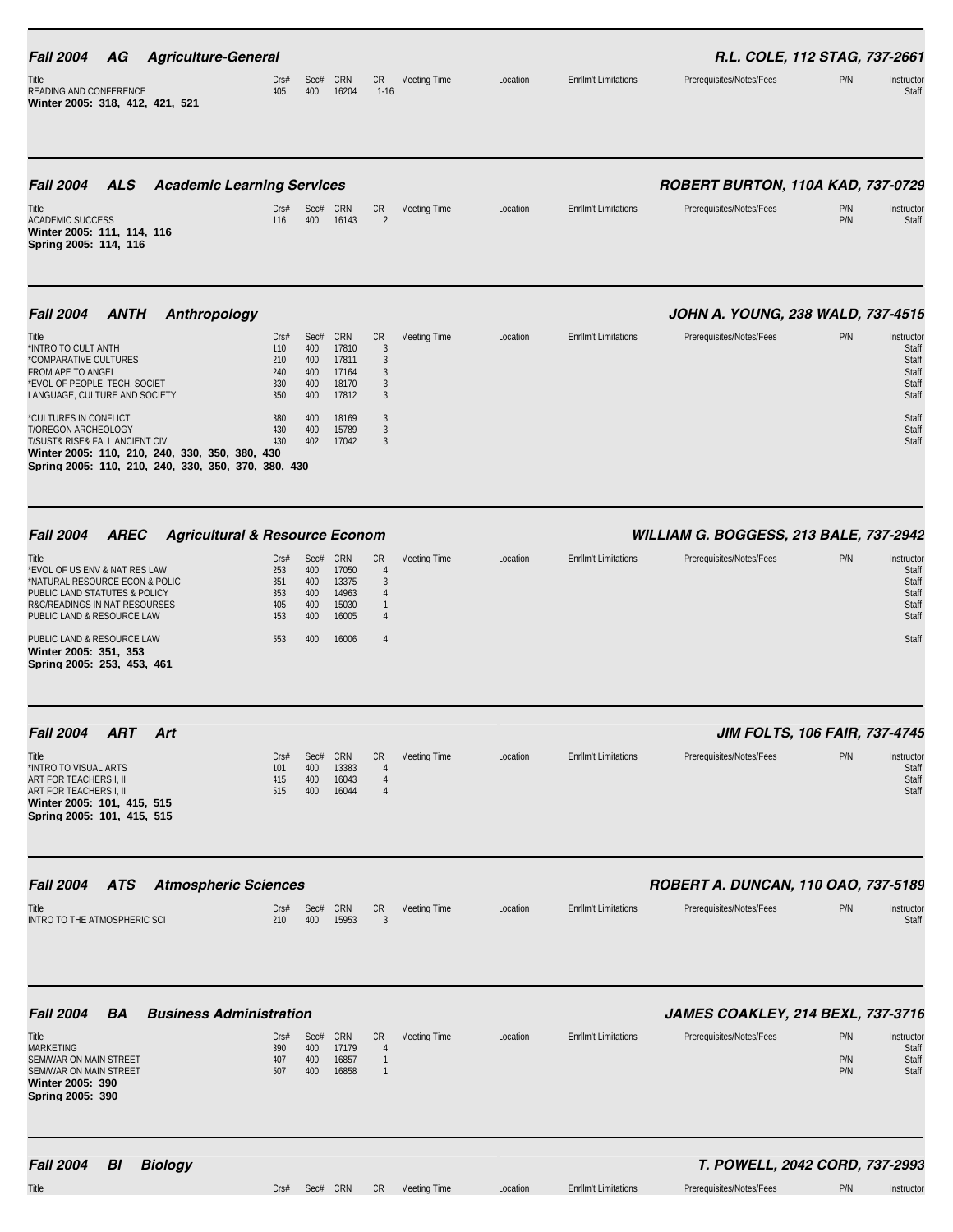| <b>ECOLOGY</b><br>Winter 2005: 370<br>Spring 2005: 370, 450, 451                                                                                                                                                                          | 370                                     | 400                                     | 13747                                            | 3                                                       |                                                 |                                           |                             |                                                                 |                   | Staff                                                   |
|-------------------------------------------------------------------------------------------------------------------------------------------------------------------------------------------------------------------------------------------|-----------------------------------------|-----------------------------------------|--------------------------------------------------|---------------------------------------------------------|-------------------------------------------------|-------------------------------------------|-----------------------------|-----------------------------------------------------------------|-------------------|---------------------------------------------------------|
| <b>BOT</b><br><b>Botany and Plant Pathology</b><br><b>Fall 2004</b><br>Title<br>*^ENVIRONMENTAL CASE STUDIES<br>Winter 2005: 479<br>Spring 2005: 479                                                                                      | CrS#<br>479                             | 400                                     | Sec# CRN<br>17258                                | CR<br>3                                                 | Meeting Time                                    | Location                                  | <b>Enrllm't Limitations</b> | DAN ARP, 2064 CORD, 737-3451<br>Prerequisites/Notes/Fees        | P/N               | Instructor<br>Staff                                     |
| <b>Fall 2004</b><br><b>BRE</b><br><b>Bioresource Engineering</b><br>Title<br>PHYSICAL HYDROLOGY<br>Spring 2005: 439                                                                                                                       | CrS#<br>512                             | Sec#<br>400                             | CRN<br>18521                                     | CR<br>$\mathbf{3}$                                      | Meeting Time                                    | Location                                  | <b>Enrllm't Limitations</b> | JOHN P. BOLTE, 116 GILM, 737-2041<br>Prerequisites/Notes/Fees   | P/N               | Instructor<br>Staff                                     |
| <b>Fall 2004</b><br><b>Chemistry</b><br>CН<br>Title<br><b>GENERAL CHEMISTRY</b><br>*TECHNOLOGY, ENERGY, AND RISK<br>ENVIRONMENTAL CHEMISTRY                                                                                               | CrS#<br>121<br>374<br>390               | Sec#<br>400<br>400<br>400               | CRN<br>18035<br>13763<br>13764                   | CR<br>5<br>$\mathbf{3}$<br>3                            | Meeting Time                                    | Location                                  | <b>EnrlIm't Limitations</b> | DOUGLAS KESZLER, 153 GILB, 737-2081<br>Prerequisites/Notes/Fees | P/N               | Instructor<br>Staff<br>Staff<br>Staff                   |
| CMPTR PROG FOR SCIENTISTS<br>CMPTR PROG FOR SCIENTISTS<br>Winter 2005: 122, 331, 374, 390, 490, 590<br>Spring 2005: 123, 332, 374, 390, 490, 590                                                                                          | 490<br>590                              | 400<br>400                              | 13765<br>13766                                   | 3<br>3                                                  |                                                 |                                           |                             |                                                                 |                   | Staff<br>Staff                                          |
| <b>Fall 2004</b><br><b>COMM</b><br><b>Communication</b><br>Title<br>INTRODUCTION TO COMMUN THEORY<br>NONVERBAL COMMUNICATION<br>Winter 2005: 328<br>Spring 2005: 328                                                                      | Cr <sub>5#</sub><br>321<br>328          | Sec#<br>400<br>400                      | CRN<br>14964<br>17813                            | CR<br>3<br>3                                            | Meeting Time                                    | Location                                  | <b>EnrlIm't Limitations</b> | ROBERT ILTIS, 104 SHEP, 737-2461<br>Prerequisites/Notes/Fees    | P/N               | Instructor<br>Staff<br>Staff                            |
| <b>Fall 2004</b><br><b>COUN</b><br>Counseling                                                                                                                                                                                             |                                         |                                         |                                                  |                                                         |                                                 |                                           |                             | <b>GENE EAKIN, 318A EDUC, 737-9215</b>                          |                   |                                                         |
| Title<br>READING AND CONFERENCE<br>SPECIAL PROJECTS<br>PRACTICUM IN COUNSELING<br><b>COUNSELING INTERNSHIP</b><br>STUDY OF SCHOOLS: K-12                                                                                                  | CrS#<br>505<br>506<br>509<br>510<br>511 | Sec#<br>400<br>400<br>400<br>400<br>400 | CRN<br>16207<br>13175<br>13778<br>13150<br>16135 | CR<br>$1-3$<br>$1-3$<br>$\overline{3}$<br>$1 - 15$<br>3 | Meeting Time<br>R 1600-1950                     | Location<br><b>EDUC 129</b>               | <b>EnrlIm't Limitations</b> | Prerequisites/Notes/Fees                                        | P/N<br>P/N<br>P/N | Instructor<br>Staff<br>Staff<br>Staff<br>Staff<br>Staff |
| FUNDAMENTALS OF COUNSELING<br><b>GROUP COUNSELING PROCEDURES</b><br>CROSS-CULTURAL COUNSELING<br>COUNSELOR CONSULTATION<br>PRACTICUM IN COUNSELING                                                                                        | 525<br>571<br>581<br>598<br>509         | 400<br>400<br>400<br>400<br>400         | 18538<br>16062<br>14943<br>18202<br>18601        | 3<br>3<br>3<br>3<br>3                                   | W 1500-1950                                     | <b>EDUC 304</b>                           |                             | TEC1 fee of \$15.00                                             |                   | Staff<br>Staff<br>Staff<br>Staff<br>Staff               |
| INTERNSHIP IN COUNSELING<br>ADV DIVERSITY & SOCIAL JUSTICE<br>COUNSELOR SUPERVISION<br>Winter 2005: 505, 506, 509, 510, 512, 525, 532, 533, 541, 552, 567, 610, 632, 668<br>Spring 2005: 506, 509, 510, 525, 531, 575, 580, 610, 621, 664 | 510<br>581<br>597                       | 400<br>400<br>400                       | 16891<br>18602<br>16892                          | 3<br>3                                                  | 1-12 W 1700-1950<br>FS 0900-1650<br>F 0900-1650 | TBA<br><b>EDUC 317</b><br><b>EDUC 317</b> |                             |                                                                 | P/N               | Staff<br>Staff<br>Staff                                 |

## *Fall 2004 CSS Crop & Soil Science R.S. KAROW, P. MULLETT, 3005B ALS, 737-2894*

| Title<br>*WORLD SOIL RESOURCES                                          | Cr <sub>5#</sub><br>395 | Sec#<br>400 | CRN<br>16998   | CR | Meeting Time | Location | <b>Enrllm't Limitations</b> | Prerequisites/Notes/Fees | P/N        | Instructor<br>Staff |
|-------------------------------------------------------------------------|-------------------------|-------------|----------------|----|--------------|----------|-----------------------------|--------------------------|------------|---------------------|
| ST/ORGANIC FARMING                                                      | 499                     | 400         | 15827          |    |              |          |                             |                          | P/N        | Staff               |
| ST/CROPPING SYS FOR SUSTAIN                                             | 499                     | 401         | 13748          |    |              |          |                             |                          | P/N        | Staff               |
| ST/GENETICALLY MODIFIED                                                 | 499                     | 402         | 17814          |    |              |          |                             |                          | P/N        | Staff               |
| ST/CROPPING SYS FOR SUSTAIN                                             | 599                     | 401         | 13749          |    |              |          |                             |                          | P/N        | Staff               |
| ST/GENETICALLY MODIFIED<br>ST/ORGANIC FARMING                           | 599<br>599              | 402<br>403  | 17815<br>15824 |    |              |          |                             |                          | P/N<br>P/N | Staff<br>Staff      |
| Winter 2005: 310, 395, 499, 599<br>Spring 2005: 205, 330, 395, 499, 599 |                         |             |                |    |              |          |                             |                          |            |                     |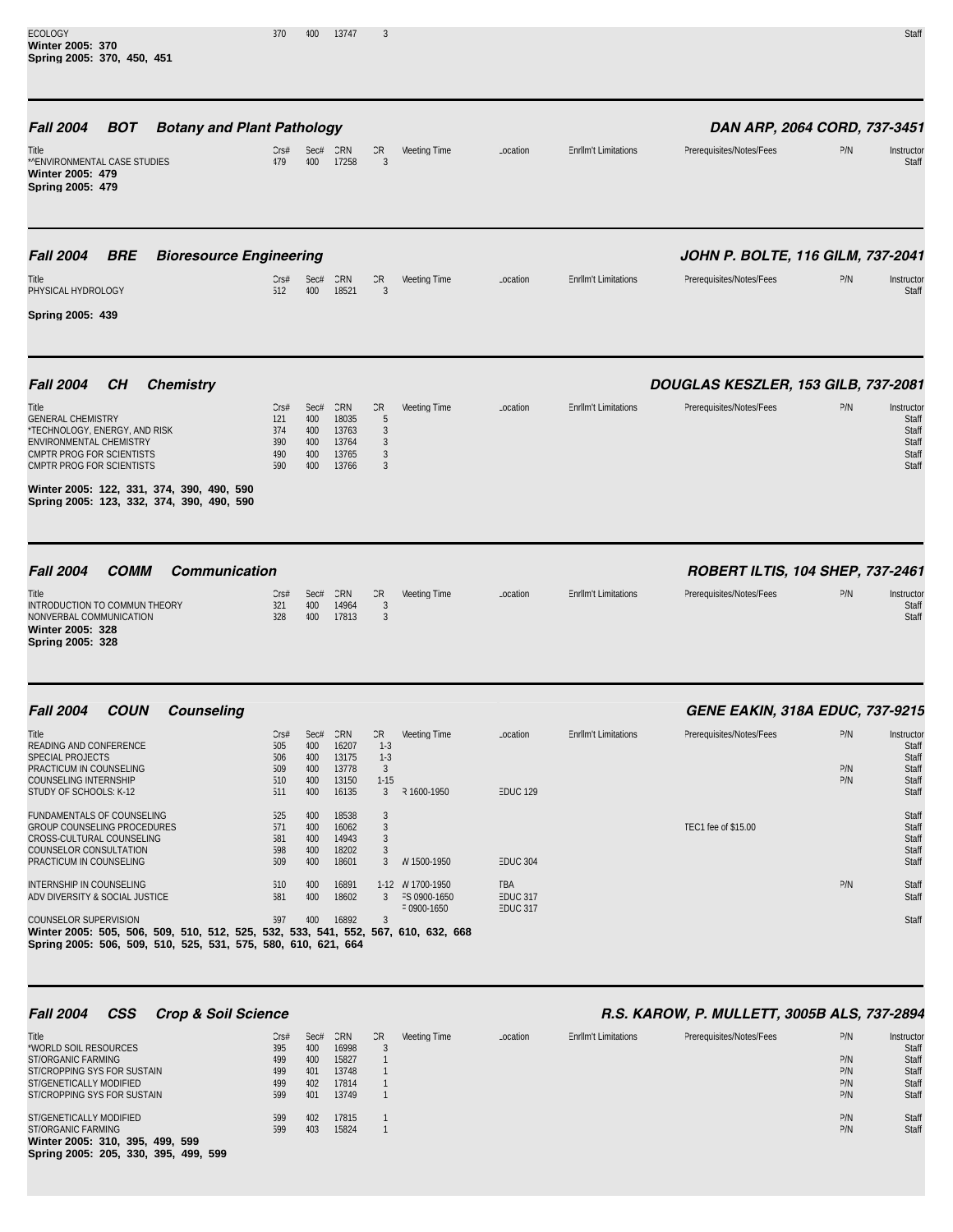| <b>Fall 2004</b><br><b>ECON</b><br><b>Economics</b>                                                                                                                            |                                                     |                                         |                                                  |                                                                           |              |          |                             | B. STARR McMULLEN, 303 BALE, 737-2321 |            |                                                         |
|--------------------------------------------------------------------------------------------------------------------------------------------------------------------------------|-----------------------------------------------------|-----------------------------------------|--------------------------------------------------|---------------------------------------------------------------------------|--------------|----------|-----------------------------|---------------------------------------|------------|---------------------------------------------------------|
| Title<br>*INTRO TO MICROECONOMICS<br>*INTRO TO MACROECONOMICS<br>Winter 2005: 201, 202<br>Spring 2005: 201, 202                                                                | CrS#<br>201<br>202                                  | Sec#<br>400<br>400                      | CRN<br>13176<br>13177                            | CR<br>$\overline{4}$<br>$\overline{4}$                                    | Meeting Time | Location | <b>Enrllm't Limitations</b> | Prerequisites/Notes/Fees              | P/N        | Instructor<br>Staff<br>Staff                            |
| <b>ED</b><br><b>Education</b><br><b>Fall 2004</b>                                                                                                                              |                                                     |                                         |                                                  |                                                                           |              |          |                             | ALLAN BRAZIER, 308E EDUC, 737-4661    |            |                                                         |
| Title<br>SEM/STUDENT TEACHING<br>PRACT/SECOND AUTHORIZATION<br>INTERNSHIP/ESOL/BILINGUAL<br>ED PSYCH, LEARNING & DEVELOPM<br>CIVIL RIGHTS IN EDUCATION                         | Cr <sub>5#</sub><br>407<br>409<br>410<br>411<br>418 | Sec#<br>400<br>400<br>400<br>400<br>400 | CRN<br>13374<br>13456<br>16706<br>15022<br>13114 | CR<br>$\overline{1}$<br>$\overline{3}$<br>$1 - 16$<br>3<br>$\overline{2}$ | Meeting Time | Location | <b>Enrllm't Limitations</b> | Prerequisites/Notes/Fees              | P/N        | Instructor<br>Staff<br>Staff<br>Staff<br>Staff<br>Staff |
| ST/METHODS & MAT OF ESL/EFL<br>ST/METH & MAT IN ESL/EFL<br><b>RESEARCH</b><br><b>READING &amp; CONFERENCE</b><br>PROJ/ADV PORTFOLIO DEVEL                                      | 499<br>499<br>501<br>505<br>506                     | 400<br>401<br>400<br>400<br>400         | 13091<br>16229<br>13179<br>15795<br>17215        | 3<br>3<br>$1 - 16$<br>3<br>$\overline{2}$                                 |              |          |                             |                                       |            | Staff<br>Staff<br>Staff<br>Staff<br>Staff               |
| PROJ/ACTION RESEARCH<br>PROJ/TECHNOLOGY EDUCATION<br>PROJ/ADVANCE PORTFOLIO DEVELOP<br>SEM/SECONDARY EDUCATION<br><b>PRACTICUM</b>                                             | 506<br>506<br>506<br>507<br>509                     | 402<br>403<br>406<br>400<br>400         | 15021<br>15028<br>15084<br>13145<br>13170        | 3<br>$1-3$<br>$1-3$<br>$\overline{1}$<br>$1 - 16$                         |              |          |                             |                                       |            | Staff<br>Staff<br>Staff<br>Staff<br>Staff               |
| PRAC/READ EC/ELEMENTARY<br>PRAC/READ MIDDLE/SECONDARY<br><b>PRACTICUM</b><br><b>PRACTICUM</b><br><b>INTERNSHIP/ESOL</b>                                                        | 509<br>509<br>509<br>509<br>510                     | 402<br>403<br>406<br>409<br>400         | 17394<br>17392<br>15796<br>15797<br>15066        | 3<br>3<br>$1 - 16$<br>$1 - 16$<br>$1 - 18$                                |              |          |                             |                                       | P/N<br>P/N | Staff<br>Staff<br>Staff<br>Staff<br>Staff               |
| <b>INTERNSHIP</b><br><b>INTERNSHIP</b><br><b>INTERNSHIP</b><br>EDUCATION AND WORK<br>CIVIL RIGHTS IN EDUCATION                                                                 | 510<br>510<br>510<br>517<br>518                     | 401<br>402<br>410<br>400<br>400         | 13117<br>18620<br>13178<br>18638<br>13750        | $1 - 18$<br>$1-18$<br>$1-18$<br>3<br>2                                    |              |          |                             |                                       |            | Staff<br>Staff<br>Staff<br>Staff<br>Staff               |
| CLASSROOM MGMT & DISCIPL K-12<br>ALTERNATIVE ASSESSMENT<br>LEARNING & WORKPLACE CULTURES<br>INSTRUCTIONAL SYSTEMS DESIGN I<br>THE EMERGING COMMUNITY COLLEGE                   | 520<br>527<br>530<br>531<br>540                     | 400<br>400<br>400<br>400<br>400         | 15791<br>18621<br>17816<br>13049<br>13762        | 3<br>2<br>3<br>3<br>3                                                     |              |          |                             |                                       |            | Staff<br>Staff<br>Staff<br>Staff<br>Staff               |
| STUDENTS WITH SPECIAL NEEDS<br>MATHEMATICS STRATEGIES K-8<br>STRATEGIES/SCIENCE<br>LEADERSHIP DEVEL & HUMAN RELAT<br>THEORETICAL FOUND OF ESL/EFL                              | 548<br>557<br>559<br>567<br>570                     | 400<br>400<br>400<br>400<br>400         | 15792<br>17005<br>17176<br>13382<br>17105        | 2<br>3<br>3<br>3<br>$\mathbf{3}$                                          |              |          |                             |                                       |            | Staff<br>Staff<br>Staff<br>Staff<br>Staff               |
| METH & MATERIALS IN ESL/EFL<br>METH & MATERIALS IN ESL/EFL<br>THEOR FDNS LANG ACQ P-12 EDUCA<br><b>INSTRUC APPRCHES FOR P-12 ELLS</b><br><b>INSTRUC APPRCHES FOR P-12 ELLS</b> | 571<br>571<br>572<br>573<br>573                     | 400<br>401<br>400<br>400<br>401         | 13751<br>17290<br>18551<br>18554<br>18657        | 3<br>3<br>3<br>3<br>3                                                     |              |          |                             |                                       |            | Staff<br>Staff<br>Staff<br>Staff<br>Staff               |
| DEVELOPMENTAL READING<br>M/2:INTERPERS COMMUNICATION<br>M3/THINKING AND PROBLEM SOLV<br>M/4:LEARN THEORY & HUM DEVL<br>M/1 ORGANIZ MGMT: LEARN ENVIR                           | 583<br>590<br>590<br>590<br>591                     | 400<br>401<br>402<br>403<br>400         | 18057<br>14865<br>14866<br>14867<br>16063        | 3<br>$\mathbf{1}$<br>$\overline{1}$<br>$\mathbf{1}$<br>$\mathbf{1}$       |              |          |                             | TEC1 fee of \$5.00                    |            | Staff<br>Staff<br>Staff<br>Staff<br>Staff               |
| M/2 MODELS OF TEACH, LEARN & T<br>M/4 CURRIC & INSTRUC DESIGN<br>READ & WRIT IN MID/SEC SCHOOL<br>ST/LANGUAGE ARTS<br>ST/ADVANCED PROB IN TECHNOLOGY                           | 591<br>591<br>593<br>599<br>599                     | 401<br>402<br>400<br>400<br>401         | 16064<br>17150<br>14945<br>18043<br>15029        | -1<br>$\overline{1}$<br>3<br>$\overline{2}$<br>3                          |              |          |                             | TEC1 fee of \$5.00                    |            | Staff<br>Staff<br>Staff<br>Staff<br>Staff               |
| ST/RACIAL & CULT HARMONY K-12<br>ST/BUS, COMP SCI METH OF TCHNG<br>ST/CRIT THK ED RES: CHAL 21 CEN<br>ST/SPEC ED FOR CLSRM TCHRS<br>ST/METH OF TCHNG COMPTR APPLIC             | 599<br>599<br>599<br>599<br>599                     | 402<br>403<br>404<br>405<br>406         | 15085<br>17109<br>16070<br>17110<br>17111        | 3<br>$\overline{1}$<br>$\overline{1}$<br>3<br>$\mathbf{1}$                |              |          |                             |                                       |            | Staff<br>Staff<br>Staff<br>Staff<br>Staff               |
| ST/INFORMATION TECHNOLOGY I<br>ST/ASSESSMENT I<br>ST/METH OF TCHNG DES WEB PGS<br>ST/METH OF TCHNG ACCCOUNTING<br>ST/METH OF TCHNG SML BUS MGMT                                | 599<br>599<br>599<br>599<br>599                     | 407<br>408<br>409<br>410<br>411         | 16223<br>18044<br>16980<br>16981<br>16982        | $\mathbf{1}$<br>2<br>$\overline{1}$<br>$\overline{1}$<br>$\mathbf{1}$     |              |          |                             |                                       |            | Staff<br>Staff<br>Staff<br>Staff<br>Staff               |
| ST/MTH OF TCHING INPUT TECH<br>ST/METH OF TCHNG INTERNET TECH<br>ST/INT METH TCHNG BUS COMP SCI<br>ST/STRATEGIES/SCIENCE<br>ST/IND CERT PREP:METHODS TEACH                     | 599<br>599<br>599<br>599<br>599                     | 412<br>413<br>414<br>415<br>417         | 16983<br>16984<br>16985<br>16997<br>17130        | -1<br>$\overline{1}$<br>$\mathbf{1}$<br>3<br>$\mathbf{1}$                 |              |          |                             |                                       |            | Staff<br>Staff<br>Staff<br>Staff<br>Staff               |
| ST/TCHNG IN DFR & DVRS CLS-SEC<br>ST/PLTCS PLCY & ADVOCACY IN ED<br>ST/CRTCL ISS TCHNG & LRNG MTH<br>ST/TCHNG IN DFR & DVRS CLSRM<br>ST/POVERTY & EDUCATION                    | 599<br>599<br>599<br>599<br>599                     | 418<br>419<br>420<br>421<br>423         | 18540<br>18532<br>18537<br>18539<br>18826        | 3<br>3<br>3<br>3<br>3                                                     |              |          |                             |                                       |            | Staff<br>Staff<br>Staff<br>Staff<br>Staff               |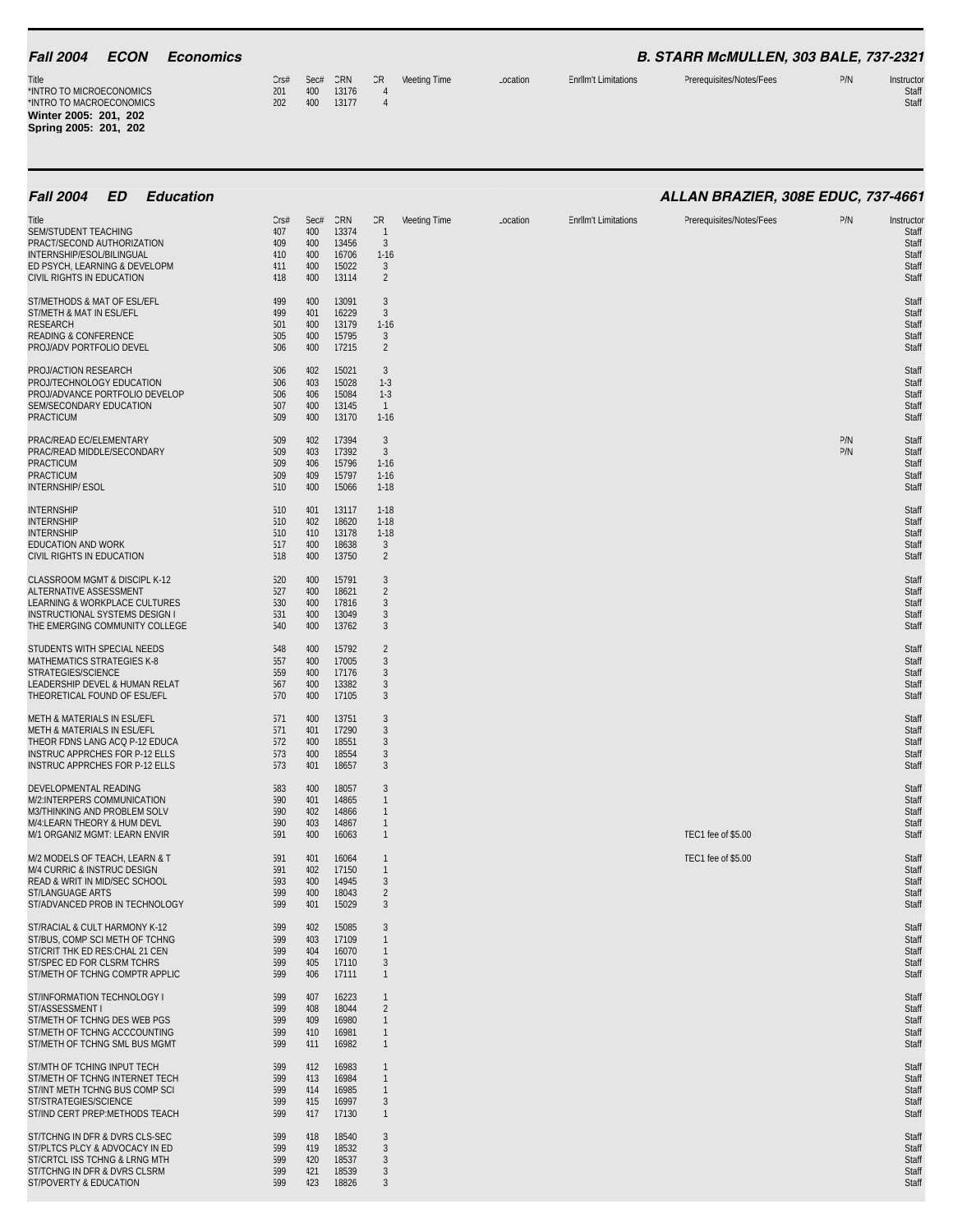| SEM/RESEARCH<br><b>SEMINAR</b><br><b>INTERNSHIP</b><br>RES PERSPECTIVES IN EDUCATION<br>RES ANALYSIS & INTERPRET IN ED                                                                                                                                                                                                                                                                                                                                            | 507<br>507<br>510<br>512<br>513                                          | 400<br>401<br>400<br>400<br>400                              | 14946<br>17006<br>15793<br>15794<br>13777                                   | $1 - 16$<br>$\overline{1}$<br>3<br>3<br>3                               |                     |          |                             |                                                                                                                                   |            | Staff<br>Staff<br>Staff<br>Staff<br>Staff                                          |
|-------------------------------------------------------------------------------------------------------------------------------------------------------------------------------------------------------------------------------------------------------------------------------------------------------------------------------------------------------------------------------------------------------------------------------------------------------------------|--------------------------------------------------------------------------|--------------------------------------------------------------|-----------------------------------------------------------------------------|-------------------------------------------------------------------------|---------------------|----------|-----------------------------|-----------------------------------------------------------------------------------------------------------------------------------|------------|------------------------------------------------------------------------------------|
| ADV RESEARCH METHODS IN ED<br>ST/INSTRUCTIONAL LEADER I<br>ST/ORGANIZATIONS AS LIVING SYS<br>COMMUNITY COLLEGE ADMIN<br>Winter 2005: 407, 409, 410, 411, 416, 418, 501, 502, 505, 506, 507, 509, 510, 518, 522, 527, 539, 547, 548, 553, 555, 557, 572, 573, 575, 576, 592, 596, 599, 607,<br>610, 613, 614, 621<br>Spring 2005: 407, 409, 410, 411, 416, 418, 501, 505, 506, 507, 509, 510, 518, 522, 532, 533, 560, 576, 582, 594, 599, 605, 607, 610, 614, 621 | 514<br>521<br>521<br>540                                                 | 400<br>401<br>402<br>400                                     | 17328<br>17004<br>13085<br>13050                                            | $\mathbf{1}$<br>3<br>3<br>3                                             |                     |          |                             |                                                                                                                                   |            | Staff<br>Staff<br>Staff<br>Staff                                                   |
| <b>Fall 2004</b><br>ENG<br><b>English</b><br>Title<br>*AMERICAN NOVEL: MODERNIST<br>ST/THE CONTEMPORARY NOVEL<br>Winter 2005: 319, 320, 445<br>Spring 2005: 317, 465                                                                                                                                                                                                                                                                                              | Cr <sub>5#</sub><br>318<br>465                                           | Sec#<br>400<br>400                                           | CRN<br>13752<br>17935                                                       | CR<br>$\mathbf{3}$<br>$\mathbf{3}$                                      | Meeting Time        | Location | <b>Enrllm't Limitations</b> | ROBERT SCHWARTZ, 238 MORE, 737-3244<br>Prerequisites/Notes/Fees                                                                   | P/N        | Instructor<br>Staff<br>Staff                                                       |
| <b>Fall 2004</b><br><b>ENSC</b><br><b>Environmental Sciences</b><br>Title<br>ENVIRON SCIENCE INTERNSHIP<br>*^ENVIRONMENTAL CASE STUDIES<br>Winter 2005: 410, 479<br>Spring 2005: 410, 479                                                                                                                                                                                                                                                                         | Cr <sub>5#</sub><br>410<br>479                                           | Sec#<br>400<br>400                                           | CRN<br>18553<br>17257                                                       | CR<br>$1 - 12$<br>3                                                     | <b>Meeting Time</b> | Location | <b>Enrllm't Limitations</b> | ANDY BLAUSTEIN, 2046 CORD, 737-2404<br>Prerequisites/Notes/Fees                                                                   | P/N<br>P/N | Instructor<br>Staff<br>Staff                                                       |
| <b>Fall 2004</b><br><b>EXSS</b><br><b>Exercise and Sport Science</b><br>Title<br>*POWER AND PRIVILEGE IN SPORT<br>Winter 2005: 475<br>Spring 2005: 475                                                                                                                                                                                                                                                                                                            | Cr <sub>5#</sub><br>475                                                  | Sec#<br>401                                                  | CRN<br>17823                                                                | CR<br>3                                                                 | Meeting Time        | Location | <b>Enrllm't Limitations</b> | ANTHONY WILCOX, 214 LANG, 737-2643<br>Prerequisites/Notes/Fees                                                                    | P/N        | Instructor<br>Staff                                                                |
| <b>FOR</b><br><b>Fall 2004</b><br><b>Forest Resources</b><br>Title<br>UNDSTNDNG PLC:COMM & LNDSCPS<br>*ISSUES IN NATURAL RES CONSERV<br>COMMUNITY-BASED CONSER/DEVEL<br>HUM INFL ON DISTURBANCE ECOSYS<br>ECOLOGICAL RESTORATION<br>WILDLAND FIRE ECOLOGY<br>Spring 2005: 352, 365, 446                                                                                                                                                                           | Cr <sub>5#</sub><br>281X<br>365<br>381X<br>382X<br>445<br>446            | Sec#<br>400<br>400<br>400<br>400<br>400<br>400               | CRN<br>18121<br>13403<br>18123<br>18124<br>17011<br>15825                   | CR<br>$\overline{2}$<br>3<br>$\overline{4}$<br>$\overline{4}$<br>3      | Meeting Time        | Location | <b>Enrllm't Limitations</b> | J. WALSTAD, 280 PVY, 737-4951<br>Prerequisites/Notes/Fees<br>DOVL fee of \$350.00<br>DOVL fee of \$700.00<br>DOVL fee of \$700.00 | P/N        | Instructor<br>Staff<br>Staff<br>Staff<br>Staff<br>Staff<br>Staff                   |
| <b>Fall 2004</b><br><b>FW</b><br><b>Fisheries and Wildlife</b><br>Title<br>PRIN OF FISH & WILDLIFE CONSER<br><b>BIOLOGY OF BIRDS</b><br><b>BIOLOGY OF MAMMALS</b><br>FISH & WILD RESOURCE ECOL<br>MGMT PRIN OF PAC SALMON IN NW<br>*MULTICULT PERS IN NAT RESOURC<br>WILDLAND FIRE ECOLOGY<br>ST/WILL VLY WTRSHDS I: PRBL DEF<br>Winter 2005: 251, 303, 311, 315, 321, 326, 435, 470, 479, 535, 570<br>Spring 2005: 251, 303, 311, 315, 317, 323, 446, 470, 570   | Cr <sub>5#</sub><br>251<br>311<br>317<br>321<br>323<br>340<br>446<br>599 | Sec#<br>400<br>400<br>400<br>400<br>400<br>400<br>400<br>400 | CRN<br>13088<br>13384<br>16736<br>17817<br>13388<br>15965<br>15942<br>18865 | CR<br>3<br>3<br>3<br>3<br>3<br>3<br>3<br>$\mathbf{1}$                   | <b>Meeting Time</b> | Location | <b>Enrllm't Limitations</b> | W. DANIEL EDGE, 104 NASH, 737-1978<br>Prerequisites/Notes/Fees                                                                    | P/N        | Instructor<br>Staff<br>Staff<br>Staff<br>Staff<br>Staff<br>Staff<br>Staff<br>Staff |
| <b>Fall 2004</b><br><b>GEO</b><br><b>Geosciences</b><br>Title<br>*EXPLR DEEP/GEOG OF WORLD OCEA<br><b>GEOG INFOR SYSTEM (GIS) PRACT</b><br>MAP AND IMAGE INTERPRETATION<br><b>BIOGEOGRAPHY</b><br><b>GEOGRAPHIC INFO SYSTEMS &amp; SCI</b><br><b>GEOGRAPHIC INFO SYSTEMS &amp; SCI</b><br>Winter 2005: 265, 300, 465, 565                                                                                                                                         | Cr <sub>5#</sub><br>103<br>265<br>301<br>324<br>465<br>565               | Sec#<br>400<br>400<br>400<br>400<br>400<br>400               | CRN<br>18189<br>17818<br>14965<br>17780<br>15800<br>15801                   | CR<br>$\overline{4}$<br>3<br>$\overline{4}$<br>$\overline{4}$<br>3<br>3 | Meeting Time        | Location | <b>Enrllm't Limitations</b> | <b>MELINDA PETERSON, 104 WLKN, 737-1238</b><br>Prerequisites/Notes/Fees                                                           | P/N        | Instructor<br>Staff<br>Staff<br>Staff<br>Staff<br>Staff<br>Staff                   |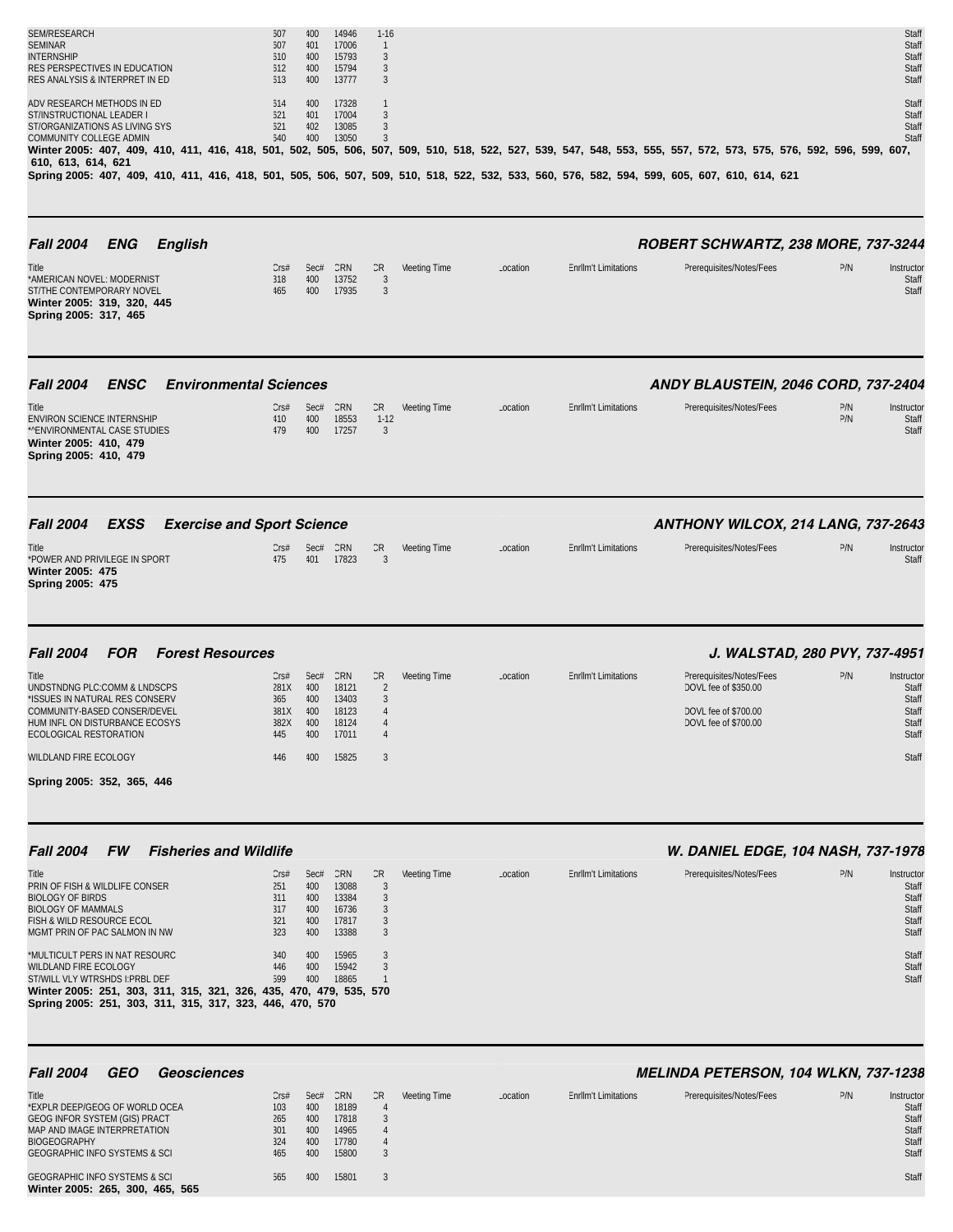| <b>Fall 2004</b><br><b>Public Health</b><br>H                                                                                                                                                     |                                                     |                                         |                                                  |                                                                    |              |                 |                             | <b>MARIE HARVEY, 264 WALD, 737-2686</b> |            |                                                         |
|---------------------------------------------------------------------------------------------------------------------------------------------------------------------------------------------------|-----------------------------------------------------|-----------------------------------------|--------------------------------------------------|--------------------------------------------------------------------|--------------|-----------------|-----------------------------|-----------------------------------------|------------|---------------------------------------------------------|
| Title<br>FIN MGMT OF HLTH CARE ORGANIZ<br><b>HEALTH POLICY ANALYSIS</b>                                                                                                                           | Cr <sub>5#</sub><br>457<br>530                      | Sec#<br>400<br>400                      | CRN<br>18041<br>18038                            | CR<br>3<br>$\mathfrak{Z}$                                          | Meeting Time | Location        | <b>EnrlIm't Limitations</b> | Prerequisites/Notes/Fees                | P/N        | Instructor<br>Staff<br>Staff                            |
| ORGAN FINANCE & DELIVERY OF HC<br>HEALTH SERVICES ADMIN & MGMT<br>FIN MGMT OF HLTH CARE ORGANIZ                                                                                                   | 533<br>536<br>557                                   | 400<br>400<br>400                       | 18039<br>18040<br>18042                          | 3<br>3<br>$\mathfrak{Z}$                                           | W 1800-2050  | <b>STAG 329</b> |                             |                                         |            | Staff<br>Staff<br>Staff                                 |
| Winter 2005: 434, 457, 468, 491, 532, 534, 539, 557, 568, 591<br>Spring 2005: 434, 491, 534, 591                                                                                                  |                                                     |                                         |                                                  |                                                                    |              |                 |                             |                                         |            |                                                         |
| <b>Fall 2004</b><br><b>HDFS</b><br><b>Human Dev and Family Sciences</b>                                                                                                                           |                                                     |                                         |                                                  |                                                                    |              |                 |                             | <b>KAREN HOOKER, 322 MLM, 737-4765</b>  |            |                                                         |
| Title<br>*HUMAN SEXUALITY<br>CHILD & YOUTH WITH SPEC NEEDS<br>CHILD ABUSE AND NEGLECT<br>Winter 2005: 201, 240, 432, 444<br>Spring 2005: 240, 444                                                 | Cr <sub>5#</sub><br>240<br>432<br>444               | Sec#<br>400<br>400<br>400               | CRN<br>17072<br>17822<br>13753                   | CR<br>$\mathfrak{Z}$<br>3<br>3                                     | Meeting Time | Location        | <b>EnrlIm't Limitations</b> | Prerequisites/Notes/Fees                | P/N        | Instructor<br>Staff<br>Staff<br>Staff                   |
| <b>Fall 2004</b><br><b>HHS</b><br><b>HHS - Lifetime Fitness</b>                                                                                                                                   |                                                     |                                         |                                                  |                                                                    |              |                 |                             | ANTHONY WILCOX, 214 LANG, 737-2643      |            |                                                         |
| Title<br>*LIFETIME FITNESS FOR HEALTH<br>*LIFETIME FITNESS<br>Winter 2005: 231, 241<br>Spring 2005: 231, 241                                                                                      | Cr <sub>5#</sub><br>231<br>241                      | Sec#<br>400<br>400                      | CRN<br>17000<br>16999                            | CR<br>$\overline{2}$<br>$\overline{1}$                             | Meeting Time | Location        | <b>Enrllm't Limitations</b> | Prerequisites/Notes/Fees                | P/N        | Instructor<br>Staff<br>Staff                            |
| <b>Fall 2004</b><br><b>HST</b><br><b>History</b>                                                                                                                                                  |                                                     |                                         |                                                  |                                                                    |              |                 |                             | <b>PAUL FARBER, 306 MLM, 737-3421</b>   |            |                                                         |
| Title<br>*HISTORY OF THE UNITED STATES<br>*HISTORY OF THE UNITED STATES<br>*HISTORY OF THE UNITED STATES<br>*ANCIENT NEAR EAST<br>*LESB AND GAY MOV IN MOD AME                                    | Cr <sub>5#</sub><br>201<br>202<br>203<br>320<br>368 | Sec#<br>400<br>400<br>400<br>400<br>400 | CRN<br>16758<br>16759<br>16760<br>13051<br>14966 | CR<br>3<br>$\mathfrak{Z}$<br>$\mathfrak{Z}$<br>$\overline{4}$<br>3 | Meeting Time | Location        | <b>Enrllm't Limitations</b> | Prerequisites/Notes/Fees                | P/N        | Instructor<br>Staff<br>Staff<br>Staff<br>Staff<br>Staff |
| *EAST ASIA: HIST & CULT OF CHIN<br>ST/HISTORY OF THE US FAMILY<br>HISTORY OF THE PACIFIC NW<br>THE U.S. SINCE 1939<br>*ENVIRONMENTAL HISTORY OF U.S.                                              | 391<br>415<br>469<br>478<br>481                     | 400<br>400<br>400<br>400<br>400         | 14861<br>13754<br>13755<br>13756<br>13757        | 3<br>3<br>3<br>3<br>3                                              |              |                 |                             |                                         |            | Staff<br>Staff<br>Staff<br>Staff<br>Staff               |
| MOD JAPAN: A CULTURAL HISTORY<br>Winter 2005: 201, 202, 203, 320, 392, 415, 425, 469, 478, 481,<br>Spring 2005: 201, 202, 203, 320, 350, 391, 415, 469, 478, 481                                  | 494                                                 | 400                                     | 14947                                            | 3<br>494                                                           |              |                 |                             |                                         |            | Staff                                                   |
| <b>Fall 2004</b><br><b>HSTS</b><br><b>History of Science</b>                                                                                                                                      |                                                     |                                         |                                                  |                                                                    |              |                 |                             | PAUL FARBER, 306 MLM, 737-3421          |            |                                                         |
| Title<br>*HISTORY OF SCIENCE<br>*^HISTORY OF MEDICINE<br>*SCIENCE AND SOCIETY<br>*TECHNOLOGY AND CHANGE<br>Winter 2005: 411, 417, 418, 421, 470, 570<br>Spring 2005: 412, 417, 418, 421, 470, 570 | CrS#<br>412<br>417<br>418<br>421                    | Sec#<br>400<br>400<br>400<br>400        | CRN<br>13052<br>16761<br>17064<br>17065          | CR<br>3<br>3<br>3<br>3                                             | Meeting Time | Location        | <b>EnrlIm't Limitations</b> | Prerequisites/Notes/Fees                | P/N        | Instructor<br>Staff<br>Staff<br>Staff<br>Staff          |
| <b>Fall 2004</b><br>LS<br><b>Liberal Studies</b>                                                                                                                                                  |                                                     |                                         |                                                  |                                                                    |              |                 |                             | JEFFREY HALE, 211 GILK, 737-0561        |            |                                                         |
| Title<br>PROJ/CLASSROOM VOLUNTEER<br>PROJECTS/SOCIAL SCIENCES<br>PROJECTS/ARTS AND HUMANITIES                                                                                                     | CrS#<br>406<br>406<br>406                           | Sec#<br>407<br>414<br>426               | CRN<br>14957<br>14967<br>15019                   | CR<br>$1 - 16$<br>$1-16$<br>$1-16$                                 | Meeting Time | Location        | <b>EnrlIm't Limitations</b> | Prerequisites/Notes/Fees                | P/N        | Instructor<br>Staff<br>Staff<br>Staff                   |
| INTERNSHIP/SOCIAL SCIENCES<br>INTERNSHIP/ARTS AND HUMANITIES<br>Winter 2005: 406, 410                                                                                                             | 410<br>410                                          | 402<br>403                              | 15073<br>15074                                   | $1-12$<br>$1-12$                                                   |              |                 |                             |                                         | P/N<br>P/N | Staff<br>Staff                                          |

**Spring 2005: 406, 410**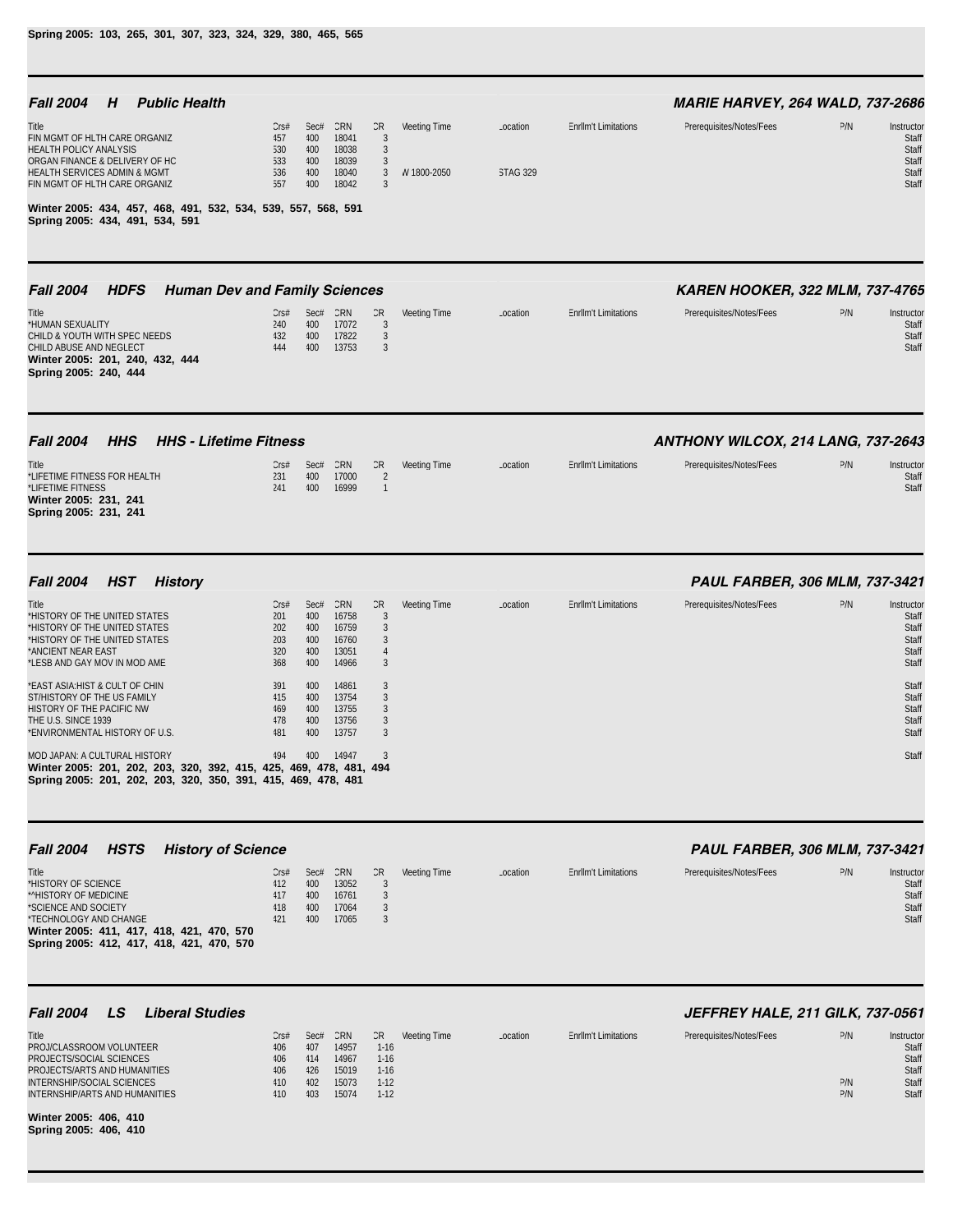| <b>Fall 2004</b><br><b>MTH</b>                                                                                                                                                        | <b>Mathematics</b> |                                |             |                |                                  |                                             |                                             |                             | <b>HAROLD R. PARKS, 368 KIDD, 737-4686</b> |     |                     |
|---------------------------------------------------------------------------------------------------------------------------------------------------------------------------------------|--------------------|--------------------------------|-------------|----------------|----------------------------------|---------------------------------------------|---------------------------------------------|-----------------------------|--------------------------------------------|-----|---------------------|
| <b>Title</b><br>ELEMENTARY ALGEBRA                                                                                                                                                    |                    | Cr <sub>5#</sub><br><b>COL</b> | Sec#<br>400 | CRN<br>13032   | CR<br>3                          | Meeting Time<br>MWF 1400-1450               | Location<br><b>TBA</b>                      | <b>Enrllm't Limitations</b> | Prerequisites/Notes/Fees                   | P/N | Instructor<br>Staff |
| ELEMENTARY ALGEBRA                                                                                                                                                                    |                    | <b>COL</b>                     | 401         | 13035          | 3                                | T 1830-1920<br>MWF 1500-1550                | <b>TBA</b><br><b>TBA</b>                    |                             |                                            |     | Staff               |
| <b>ELEMENTARY ALGEBRA</b>                                                                                                                                                             |                    | 365                            | 402         | 13037          | 3                                | T 1830-1920<br>MWF 1200-1250<br>T 1930-2020 | <b>TBA</b><br><b>STAG 411</b><br><b>TBA</b> |                             |                                            |     | Staff               |
| ELEMENTARY ALGEBRA<br>ELEMENTARY ALGEBRA                                                                                                                                              |                    | 365<br><b>COL</b>              | 403<br>404  | 13381<br>14980 | 3<br>3                           | MWF 1300-1350<br>T 1930-2020                | <b>BEXL 322</b><br><b>TBA</b>               |                             |                                            |     | Staff<br>Staff      |
| ELEMENTARY ALGEBRA                                                                                                                                                                    |                    | 365                            | 405         | 15018          | 3                                | MWF 1100-1150                               | <b>STAG 411</b>                             |                             |                                            |     | Staff               |
| ELEMENTARY ALGEBRA                                                                                                                                                                    |                    | <b>J65</b>                     | 406         | 15063          | 3                                | T 1930-2020<br>MWF 1000-1050                | <b>TBA</b><br><b>STAG 411</b>               |                             |                                            |     | Staff               |
| INTERMEDIATE ALGEBRA                                                                                                                                                                  |                    | <b>J95</b>                     | 400         | 13038          | 3                                | T 1930-2020<br>MWF 1000-1050                | <b>TBA</b><br><b>STAG 310</b>               |                             |                                            |     | Staff               |
| INTERMEDIATE ALGEBRA                                                                                                                                                                  |                    | <b>J95</b>                     | 401         | 13039          | 3                                | T 1830-1920<br>MWF 0900-0950                | <b>TBA</b><br><b>STAG 310</b>               |                             |                                            |     | Staff               |
| INTERMEDIATE ALGEBRA                                                                                                                                                                  |                    | <b>J95</b>                     | 402         | 13040          | 3                                | T 1830-1920<br>MWF 1200-1250<br>T 1930-2020 | <b>TBA</b><br><b>STAG 412</b><br><b>TBA</b> |                             |                                            |     | Staff               |
| <b>INTERMEDIATE ALGEBRA</b>                                                                                                                                                           |                    | <b>J95</b>                     | 403         | 13041          | 3                                | MWF 1300-1350                               | <b>TBA</b>                                  |                             |                                            |     | Staff               |
| INTERMEDIATE ALGEBRA                                                                                                                                                                  |                    | <b>J95</b>                     | 404         | 13042          | 3                                | T 1930-2020<br>MWF 1100-1150                | <b>TBA</b><br><b>TBA</b><br><b>TBA</b>      |                             |                                            |     | Staff               |
| <b>INTERMEDIATE ALGEBRA</b>                                                                                                                                                           |                    | <b>J95</b>                     | 405         | 13053          | 3                                | T 1930-2020                                 |                                             |                             |                                            |     | Staff               |
| <b>INTERMEDIATE ALGEBRA</b>                                                                                                                                                           |                    | <b>J95</b>                     | 406         | 13404          | 3                                | MWF 0900-0950<br>T 1830-1920                | <b>BEXL 320</b><br>TBA                      |                             |                                            |     | Staff               |
| <b>INTERMEDIATE ALGEBRA</b>                                                                                                                                                           |                    | <b>J95</b>                     | 407         | 13405          | 3                                |                                             |                                             |                             |                                            |     | Staff               |
| INTERMEDIATE ALGEBRA                                                                                                                                                                  |                    | <b>J95</b>                     | 408         | 13406          | 3                                | MWF 1000-1050<br>T 1830-1920                | <b>BEXL 320</b><br><b>TBA</b>               |                             |                                            |     | Staff               |
| <b>INTERMEDIATE ALGEBRA</b>                                                                                                                                                           |                    | <b>J95</b>                     | 409         | 13425          | $\mathbf{3}$                     |                                             |                                             |                             |                                            |     | Staff               |
| <b>INTERMEDIATE ALGEBRA</b>                                                                                                                                                           |                    | <b>J95</b>                     | 410         | 13819          | 3                                | MWF 1200-1250<br>T 1930-2020                | <b>BEXL 320</b><br><b>TBA</b>               |                             |                                            |     | Staff               |
| <b>INTERMEDIATE ALGEBRA</b>                                                                                                                                                           |                    | <b>J95</b>                     | 411         | 15065          | 3                                | MWF 1400-1450<br>T 1930-2050                | <b>TBA</b><br><b>TBA</b>                    |                             |                                            |     | Staff               |
| <b>INTERMEDIATE ALGEBRA</b>                                                                                                                                                           |                    | <b>J95</b>                     | 412         | 15216          | 3                                | MWF 1100-1150<br>T 1830-1920                | <b>BEXL 326</b><br><b>TBA</b>               |                             |                                            |     | Staff               |
| ALGEBRAIC REASONING                                                                                                                                                                   |                    | 103                            | 400         | 18162          | $\overline{4}$                   |                                             |                                             |                             |                                            |     | Staff               |
| *INTRO TO CONTEM MATH                                                                                                                                                                 |                    | 105                            | 400         | 13054          | $\mathbf{3}$                     |                                             |                                             |                             |                                            |     | Staff               |
| *COLLEGE ALGEBRA<br>*ELEMENTARY FUNCTIONS                                                                                                                                             |                    | 111<br>112                     | 400<br>400  | 13055<br>18171 | $\overline{4}$<br>$\overline{4}$ |                                             |                                             |                             |                                            |     | Staff<br>Staff      |
| *FOUNDS ELEM MATH                                                                                                                                                                     |                    | 211                            | 400         | 13373          | $\overline{4}$                   |                                             |                                             |                             |                                            |     | Staff               |
| <b>FOUNDS ELEM MATH</b>                                                                                                                                                               |                    | 212                            | 400         | 13385          | $\overline{4}$                   |                                             |                                             |                             |                                            |     | Staff               |
| *CALC FOR MGT & SOCIAL SCI<br>*MATH FOR MGT, LIFE, & SOCIAL                                                                                                                           |                    | 241<br>245                     | 400<br>400  | 13056          | $\boldsymbol{\varLambda}$        |                                             |                                             |                             |                                            |     | Staff<br>Staff      |
| *DIFFERENTIAL CALCULUS                                                                                                                                                                |                    | 251                            | 400         | 13057<br>14968 | 4<br>$\overline{4}$              |                                             |                                             |                             |                                            |     | Staff               |
| <b>INTEGRAL CALCULUS</b>                                                                                                                                                              |                    | 252                            | 400         | 13372          | $\overline{4}$                   |                                             |                                             |                             |                                            |     | Staff               |
| <b>FOUNDS OF ELEM MATH</b><br>Winter 2005: 065, 095, 103, 105, 111, 112, 211, 212, 241, 245, 251, 252, 390<br>Spring 2005: 095, 103, 105, 111, 112, 211, 212, 241, 245, 251, 252, 390 |                    | 390                            | 400         | 13767          |                                  |                                             |                                             |                             |                                            |     | Staff               |

| <b>Fall 2004</b>                                                                                                             | <b>MUP</b> | <b>Music (Studio)</b> |                                |                    |                       |     |              |          |                             | <b>ERIC HENDRIX, 101 BENT, 737-4061</b> |     |                              |
|------------------------------------------------------------------------------------------------------------------------------|------------|-----------------------|--------------------------------|--------------------|-----------------------|-----|--------------|----------|-----------------------------|-----------------------------------------|-----|------------------------------|
| <b>Title</b><br>INDVL LSNS: STRINGS/GUITAR I<br>INDVL LSNS: STRINGS/GUITAR II<br><b>Winter 2005: 192</b><br>Spring 2005: 192 |            |                       | Cr <sub>5#</sub><br>192<br>192 | Sec#<br>400<br>401 | CRN<br>17138<br>18513 | CR. | Meeting Time | Location | <b>Enrllm't Limitations</b> | Prerequisites/Notes/Fees                | P/N | Instructor<br>Staff<br>Staff |
| <b>Fall 2004</b>                                                                                                             | <b>MUS</b> | <b>Music</b>          |                                |                    |                       |     |              |          |                             | <b>ERIC HENDRIX, 101 BENT, 737-4061</b> |     |                              |

| <b>Title</b><br>*MUSIC APPRECIATION I: SURVEY | Cr <sub>5#</sub><br>101 | Sec#<br>400 | CRN<br>17115 | CR. | Meeting Time | Location | <b>Enrllm't Limitations</b> | Prerequisites/Notes/Fees | P/N | Instructor<br><b>Staff</b> |
|-----------------------------------------------|-------------------------|-------------|--------------|-----|--------------|----------|-----------------------------|--------------------------|-----|----------------------------|
| Winter 2005: 101                              |                         |             |              |     |              |          |                             |                          |     |                            |
| Spring 2005: 101                              |                         |             |              |     |              |          |                             |                          |     |                            |
|                                               |                         |             |              |     |              |          |                             |                          |     |                            |

| <b>NE</b><br><b>Fall 2004</b><br><b>Nuclear Engineering</b>                                                                                         |                                                     |                                         |                                                  |          |              |          |                             | A.C. KLEIN, 116 RC, 737-2343 |     |                                                         |
|-----------------------------------------------------------------------------------------------------------------------------------------------------|-----------------------------------------------------|-----------------------------------------|--------------------------------------------------|----------|--------------|----------|-----------------------------|------------------------------|-----|---------------------------------------------------------|
| Title<br>RADIATION PROTECTION<br><b>RADIOPHYSICS</b><br>NUCLEAR RADIATION SHIELDING<br>ST/NUC PHYS FOR ENGR & SCI<br>NUC REACTOR THERMAL HYDRAULICS | Cr <sub>5#</sub><br>481<br>531<br>535<br>539<br>567 | Sec#<br>400<br>400<br>400<br>400<br>400 | CRN<br>17066<br>18864<br>17891<br>18036<br>17893 | CR.<br>4 | Meeting Time | Location | <b>EnrlIm't Limitations</b> | Prerequisites/Notes/Fees     | P/N | Instructor<br>Staff<br>Staff<br>Staff<br>Staff<br>Staff |
| NUCLEAR REACTOR SAFETY<br>RADIATION PROTECTION<br>Winter 2005: 539, 559<br>Spring 2005: 590, 667                                                    | 568<br>581                                          | 400<br>400                              | 17063<br>17067                                   |          |              |          |                             |                              |     | Staff<br>Staff                                          |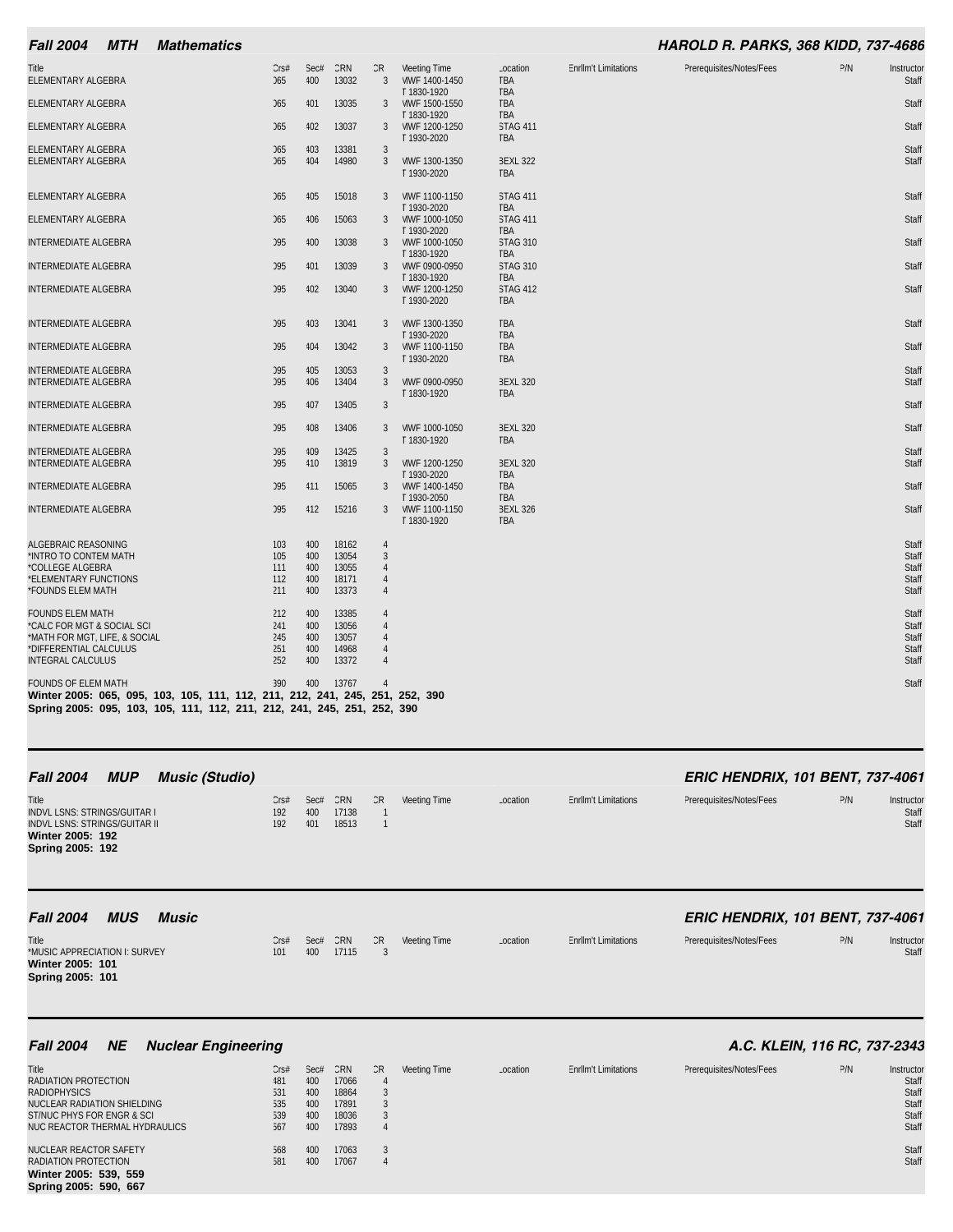| <b>NFM</b><br><b>Nutrition and Food Management</b><br><b>Fall 2004</b>                                                                                                                                                                                                                                                                                                                                       |                                                                                 |                                                                     |                                                                                      |                                                                                              |              |          |                             | <b>MELINDA M. MANORE, 108 MLM, 737-3561</b>                      |            |                                                                                             |
|--------------------------------------------------------------------------------------------------------------------------------------------------------------------------------------------------------------------------------------------------------------------------------------------------------------------------------------------------------------------------------------------------------------|---------------------------------------------------------------------------------|---------------------------------------------------------------------|--------------------------------------------------------------------------------------|----------------------------------------------------------------------------------------------|--------------|----------|-----------------------------|------------------------------------------------------------------|------------|---------------------------------------------------------------------------------------------|
| Title<br>*FOOD IN NON-WESTERN CULTURE<br><b>RESEARCH</b><br>SPECIAL PROBLEMS; PROJECTS<br>Winter 2005: 216, 506<br>Spring 2005: 216                                                                                                                                                                                                                                                                          | Crs#<br>216<br>501<br>506                                                       | Sec#<br>400<br>401<br>400                                           | CRN<br>15807<br>15218<br>15931                                                       | CR<br>$\mathbf{3}$<br>$1-16$<br>$1-16$                                                       | Meeting Time | Location | <b>Enrllm't Limitations</b> | Prerequisites/Notes/Fees                                         | P/N<br>P/N | Instructor<br>Staff<br>Staff<br>Staff                                                       |
| <b>Fall 2004</b><br><b>OC</b><br><b>Oceanography</b><br>Title<br>*EXPLR DEEP/GEOG OF WORLD OCEA<br>Winter 2005: 331<br>Spring 2005: 103                                                                                                                                                                                                                                                                      | Crs#<br>103                                                                     | Sec#<br>400                                                         | CRN<br>18190                                                                         | CR<br>$\overline{4}$                                                                         | Meeting Time | Location | <b>Enrllm't Limitations</b> | ROBERT A. DUNCAN, 110 OAO, 737-5189<br>Prerequisites/Notes/Fees  | P/N        | Instructor<br>Staff                                                                         |
| <b>Fall 2004</b><br><b>PHL</b><br><b>Philosophy</b><br>Title<br>*INTRODUCTION TO PHILOSOPHY<br>*WORLD VIEWS & ENVIRON VALUES<br>WORLD VIEWS & ENVIRON VALUES<br>Winter 2005: 201, 443, 543<br>Spring 2005: 201, 443, 543                                                                                                                                                                                     | Cr <sub>5#</sub><br>201<br>443<br>543                                           | Sec#<br>400<br>400<br>401                                           | CRN<br>13146<br>14969<br>15944                                                       | CR<br>$\overline{4}$<br>$\mathfrak{Z}$<br>3                                                  | Meeting Time | Location | <b>Enrllm't Limitations</b> | COURTNEY CAMPBELL, 208 HOV, 737-2955<br>Prerequisites/Notes/Fees | P/N        | Instructor<br>Staff<br>Staff<br>Staff                                                       |
| <b>Political Science</b><br><b>Fall 2004</b><br>PS<br>Title<br>STATE GOV AND POLITICS<br>CURR PROB POLI: NATIVE-AM LAW<br>FED INDN LAW & AM INDN TRIB GV<br><b>^T/GLOBAL ENVIRON POLICY</b><br>T/GLOBAL ENVIRON POLICY<br>Winter 2005: 201, 415, 449, 475, 515, 549, 575<br>Spring 2005: 331, 419, 477, 577                                                                                                  | Cr <sub>5#</sub><br>331<br>399<br>399<br>449<br>549                             | Sec#<br>400<br>400<br>401<br>400<br>400                             | CRN<br>15802<br>18682<br>18804<br>15803<br>15804                                     | CR<br>$\overline{4}$<br>$\overline{4}$<br>$\overline{4}$<br>$\overline{4}$<br>$\overline{4}$ | Meeting Time | Location | <b>Enrllm't Limitations</b> | WILLIAM M. LUNCH, 307 GILK, 737-2811<br>Prerequisites/Notes/Fees | P/N        | Instructor<br>Staff<br>Staff<br>Staff<br>Staff<br>Staff                                     |
| <b>PSY</b><br><b>Psychology</b><br><b>Fall 2004</b><br>Title<br>*GENERAL PSYCHOLOGY<br>HUMAN LIFESPAN DEVELOPMENT<br>PERSONALITY<br>HUMAN ADJUSTMENT<br>SOCIAL DEVELOPMENT<br>ABNORMAL PSYCHOLOGY<br>BEHAVIOR MODIFICATION<br>ABNORMAL PSYCHOLOGY<br>BEHAVIOR MODIFICATION<br>Winter 2005: 202, 350, 360, 380, 454, 481, 485, 498, 585<br>Spring 2005: 202, 350, 360, 370, 380, 454, 456, 481, 485, 496, 498 | Cr <sub>5#</sub><br>202<br>350<br>370<br>380<br>456<br>481<br>485<br>581<br>585 | Sec#<br>400<br>400<br>400<br>400<br>400<br>401<br>400<br>400<br>400 | CRN<br>17819<br>13058<br>13059<br>13060<br>13061<br>13062<br>13389<br>16069<br>16751 | CR.<br>3<br>3<br>3<br>3<br>$\mathfrak{Z}$<br>3<br>3<br>3<br>3                                | Meeting Time | Location | <b>Enrllm't Limitations</b> | FRANK BERNIERI, 204 MORE, 737-2311<br>Prerequisites/Notes/Fees   | P/N        | Instructor<br>Staff<br>Staff<br>Staff<br>Staff<br>Staff<br>Staff<br>Staff<br>Staff<br>Staff |
| <b>Fall 2004</b><br><b>RHP</b><br><b>Radiation Health Physics</b><br>Title<br>RADIATION PROTECTION<br>NUCLEAR RADIATION SHIELDING<br>ST/NUC PHYS FOR ENGR & SCI<br>RADIATION PROTECTION<br><b>RADIOECOLOGY</b><br>Winter 2005: 539, 583<br>Spring 2005: 590                                                                                                                                                  | Cr <sub>5#</sub><br>481<br>535<br>539<br>581<br>588                             | Sec#<br>400<br>400<br>400<br>400<br>400                             | CRN<br>17068<br>17892<br>18037<br>17069<br>18166                                     | CR<br>$\overline{4}$<br>3<br>3<br>4<br>3                                                     | Meeting Time | Location | <b>EnrlIm't Limitations</b> | A.C. KLEIN, 116 RC, 737-2343<br>Prerequisites/Notes/Fees         | P/N        | Instructor<br>Staff<br>Staff<br>Staff<br>Staff<br>Staff                                     |
| <b>Fall 2004</b><br><b>RNG</b><br><b>Rangeland Resources</b><br>Title<br>DESERT WATERSHED MANAGEMENT<br><b>PROJECTS</b><br>WILDLAND FIRE ECOLOGY                                                                                                                                                                                                                                                             | Crs#<br>355<br>406<br>446                                                       | Sec#<br>401<br>400<br>400                                           | CRN<br>13758<br>16067<br>15943                                                       | CR<br>$\overline{3}$<br>$1 - 16$<br>3                                                        | Meeting Time | Location | <b>EnrlIm't Limitations</b> | W.C. KRUEGER, 202 STAG, 737-3341<br>Prerequisites/Notes/Fees     | P/N<br>P/N | Instructor<br>Staff<br>Staff<br>Staff                                                       |